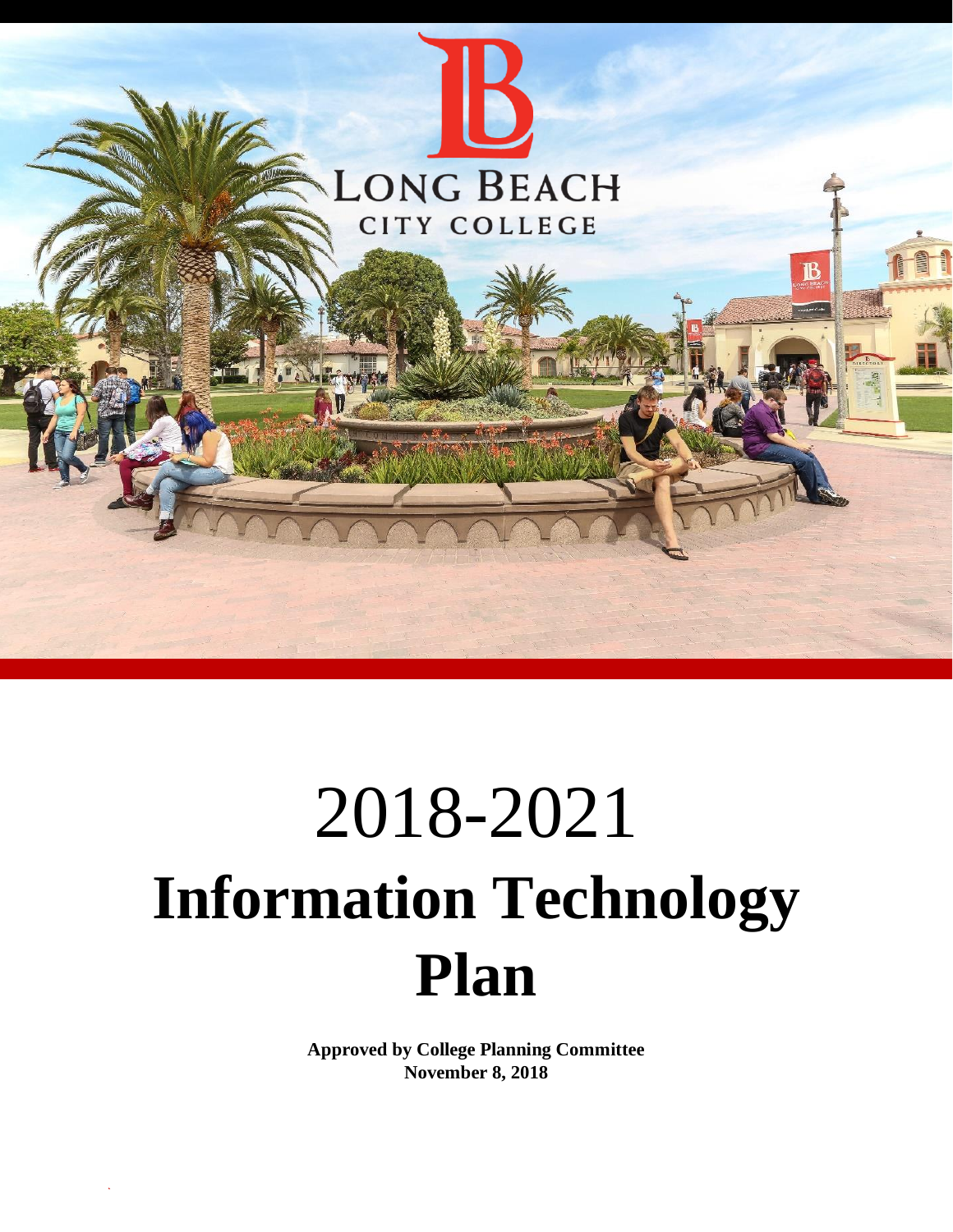### **TABLE OF CONTENT**

#### **Introduction**

#### **Committee Members**

#### **Guiding Principles**

Usability & Mobility Privacy & Safety Reliability & Sustainability Transparency & Simplicity

#### **Initiatives**

- A. **Emerging Technologies**: A PURPOSEFUL approach towards academic technology
- B. **Accessible Information**: Keeping us FOCUSED on student success
- C. **Service Integration**: A NURTURING system of support
- D. **Data Security**: Being RESPECTFUL of our information
- E. **Reliable Infrastructure**: Keeping us CONNECTED

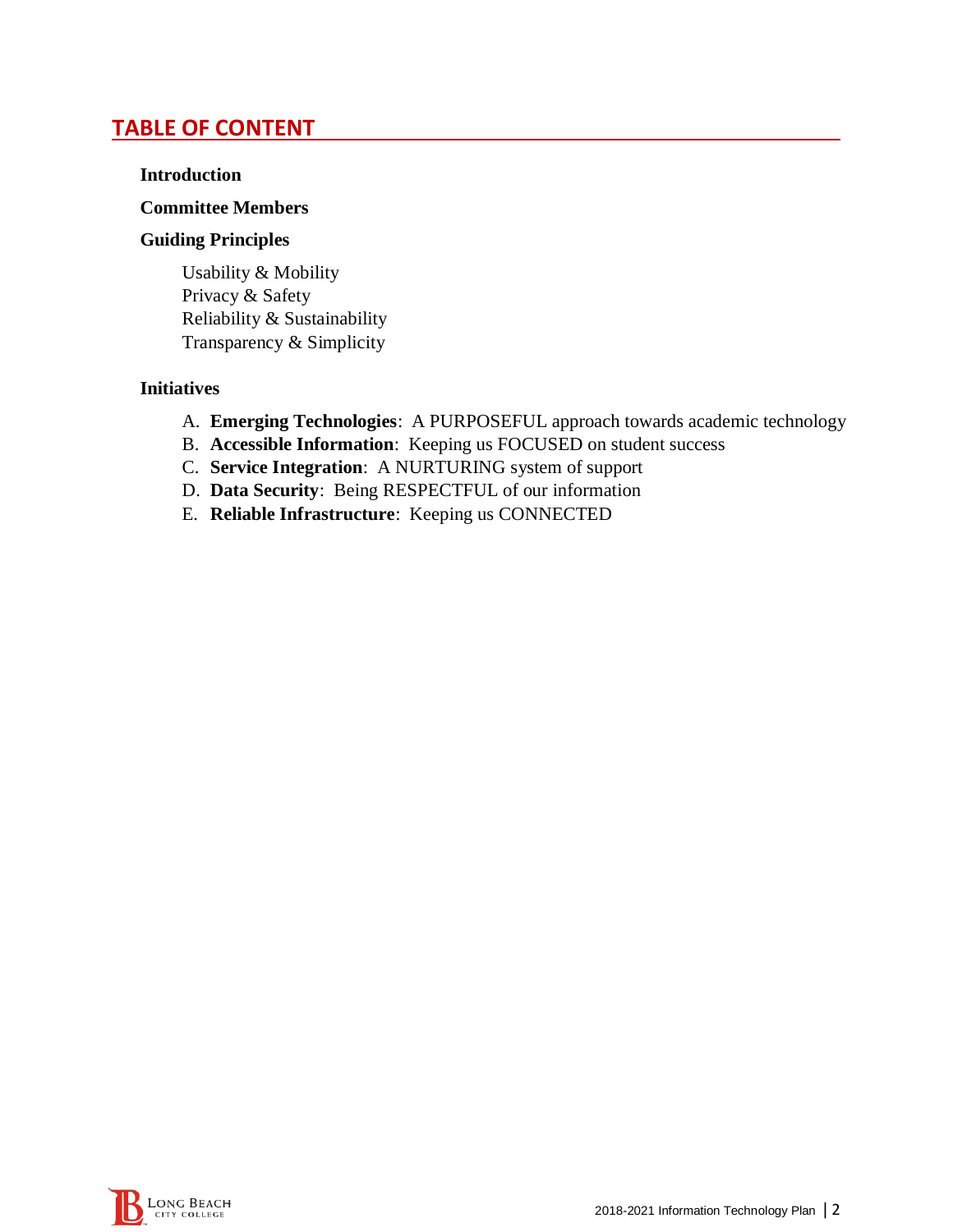### **INTRODUCTION**

Information technology is a key component in how we support our faculty, students, and staff at Long Beach City College. Accordingly, technology has become more pervasive and plays an ever-increasing role in the daily lives of those in our community. Technology not only supports the demands of the academic environment, the needs of our administration, and the learning and quality of life of our students but also the wellbeing and safety of our entire community.

Technology connects students with faculty. When information technology initiatives align with the strategic goals of the College, the impact can be transformative – empowering faculty to enhance students' learning experience, improving business operations to deliver quality services, and inciting improvement through the intelligent use of data.

The 2018-2021 Information Technology Plan was developed by the Information Technology Advisory Committee (ITAC) and staff members of the Instructional and Information Technology Services (IITS) Division. The Information Technology Plan is meant to be a living document, updated on an annual basis to reflect the current direction of the college. Updates to the plan can be found on the Information Technology Plan website at [www.lbcc.edu/it-plan.](http://www.lbcc.edu/it-plan)

The plan was designed to demonstrate our commitment to the Long Beach City College [2016-2022 Strategic Plan for Transformational Improvement.](https://www.lbcc.edu/sites/main/files/file-attachments/lbcc-strategic-plan.pdf)

The plan was also designed to meet the Accrediting Commission for Community and Junior Colleges (ACCJC) standard IIIC which was designed to ensure the college is "Technology services, professional support, facilities, hardware, and software are appropriate and adequate to support the institution's management and operational functions, academic programs, teaching, and learning, and support services."

Finally, the plan was designed to support the Security and Accessibility standards as recommended by the California Community College Chancellor's Office.

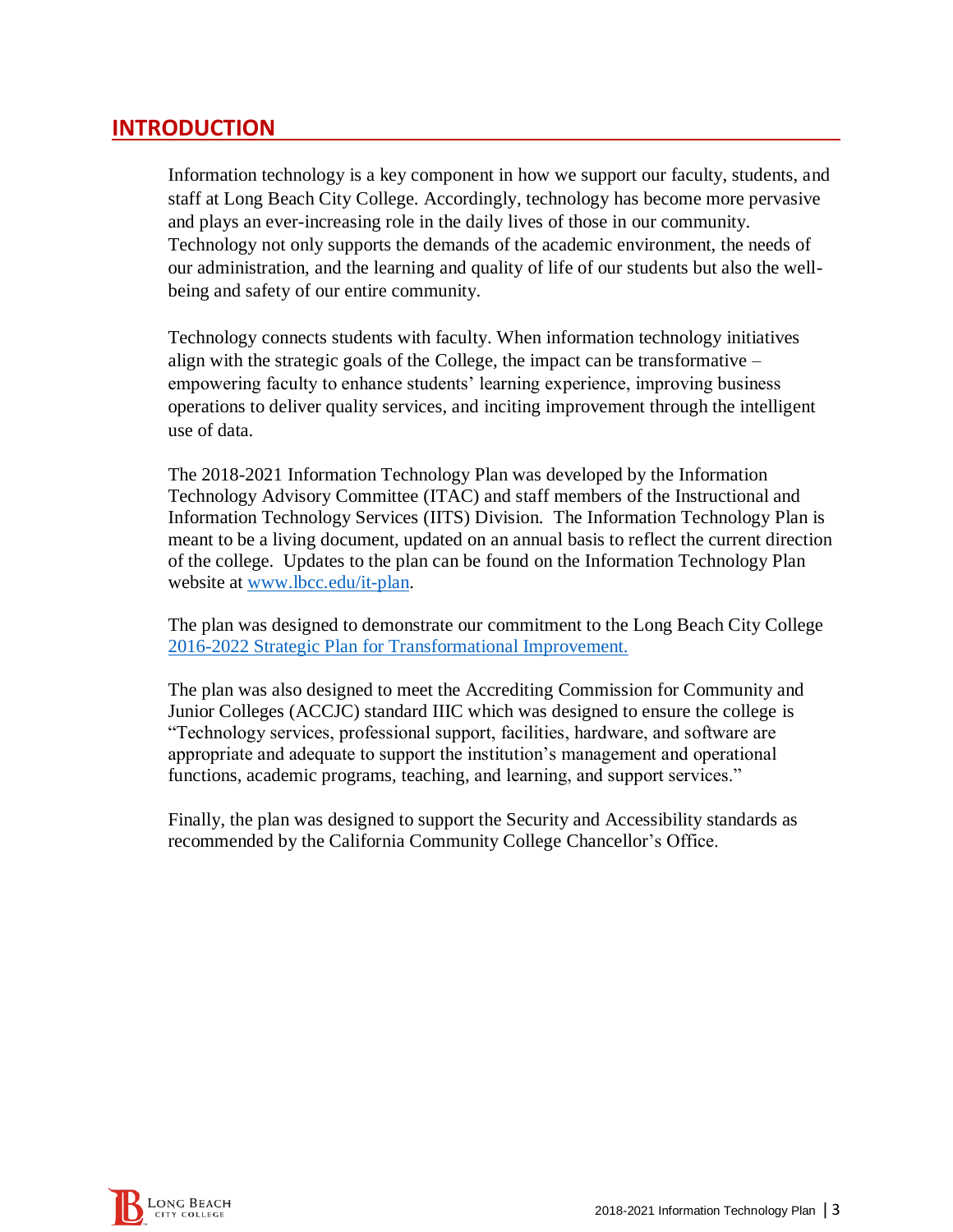### **COMMITTEE MEMBERS**

#### *Committee Chairs*

**Sylvia Lynch**, Chief Information Systems Officer, Instructional and Information Technology Services **Berlyn Cobian,** Professor, English

#### *Faculty Representatives*

**Jorge Ochoa**, Professor, Horticulture **Ryan Carroll,** Professor, Physical Science **Nenita Buenaventura,** Professor, Library **Jeffery Sabol**, Professor, Library **Curtis Williams**, Part-time Instructor, Physical Science

#### *Administrative Representatives*

**Dr. Jennifer Rodden**, Interim Associate Dean, Library and Learning Resources

#### *Classified Senate Representative*

**Harold Foot**, Instructional Lab Coordinator, English as a Second Language

#### *Classified AFT Representative*

**Kelly Garcia**, Senior Administrative Assistant, Instructional and Information Technology Services

*Instructional and Information Technology Services Representatives* **Scott Voelker**, Deputy Director, Information Security **Dr. Hussam Kashou**, Associate Dean, Online Learning and Educational Technology **Mark Guidas**, Deputy Director, Network Services **Robert Carman**, Director, Application Development and Support

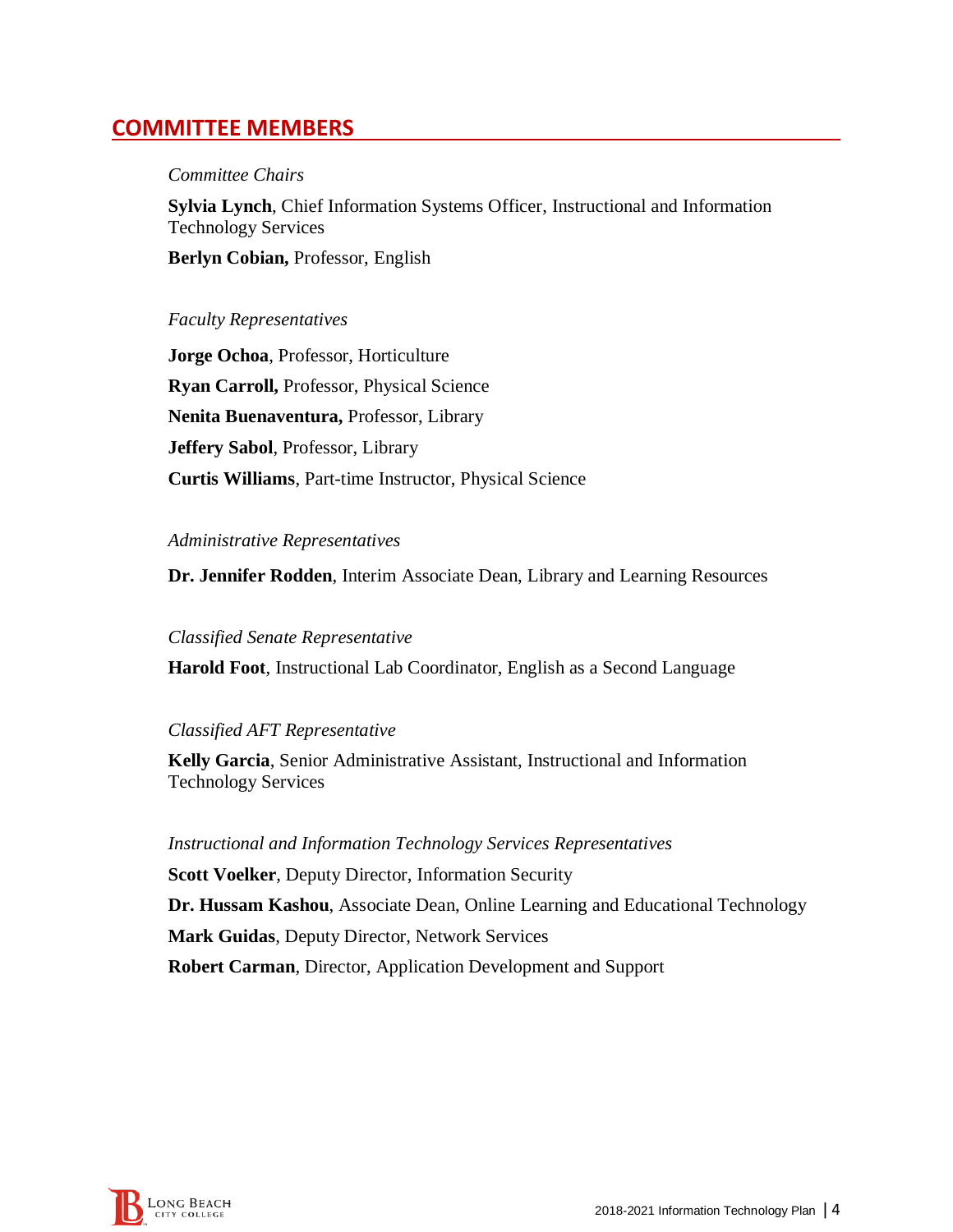### **GUIDING PRINCIPLES**

#### *Usability & Mobility*

Students in the  $21<sup>st</sup>$  century are driving the need for changes in pedagogy and in technologies within our higher education environments. Students, connected through social media and mobile applications, expect to be connected to faculty, staff, and the college. They want the right information presented to them in familiar formats on demand. Technology on campus will become more useful if it is developed according to today's trends.

#### *Privacy & Safety*

As the college continues to store and retain strategic and personal data, so does the need to be vigilant about protecting that data. A security program allows the college to mitigate information risk related to people, processes, and technologies as well as the confidentiality, integrity, and availability of college information. Privacy and safety of our systems and data are at the core of all technology decisions.

#### *Reliability & Sustainability*

Requests for technology to advance the college's strategic plan continues to expand. In addition, the need to fund the maintenance of existing equipment and software, and support these technologies which continue to increase. Having a solid governance structure for consultation and planning to implement, monitor, and update technology will continue to bring reliability and sustainability.

#### *Transparency & Simplicity*

With a "students first" philosophy, having simple, intuitive, and transparent systems in place will help LBCC meet its strategic objectives towards student success. Where ever the student's learning journey takes them, our goal is to show them the path to achieve their dream.

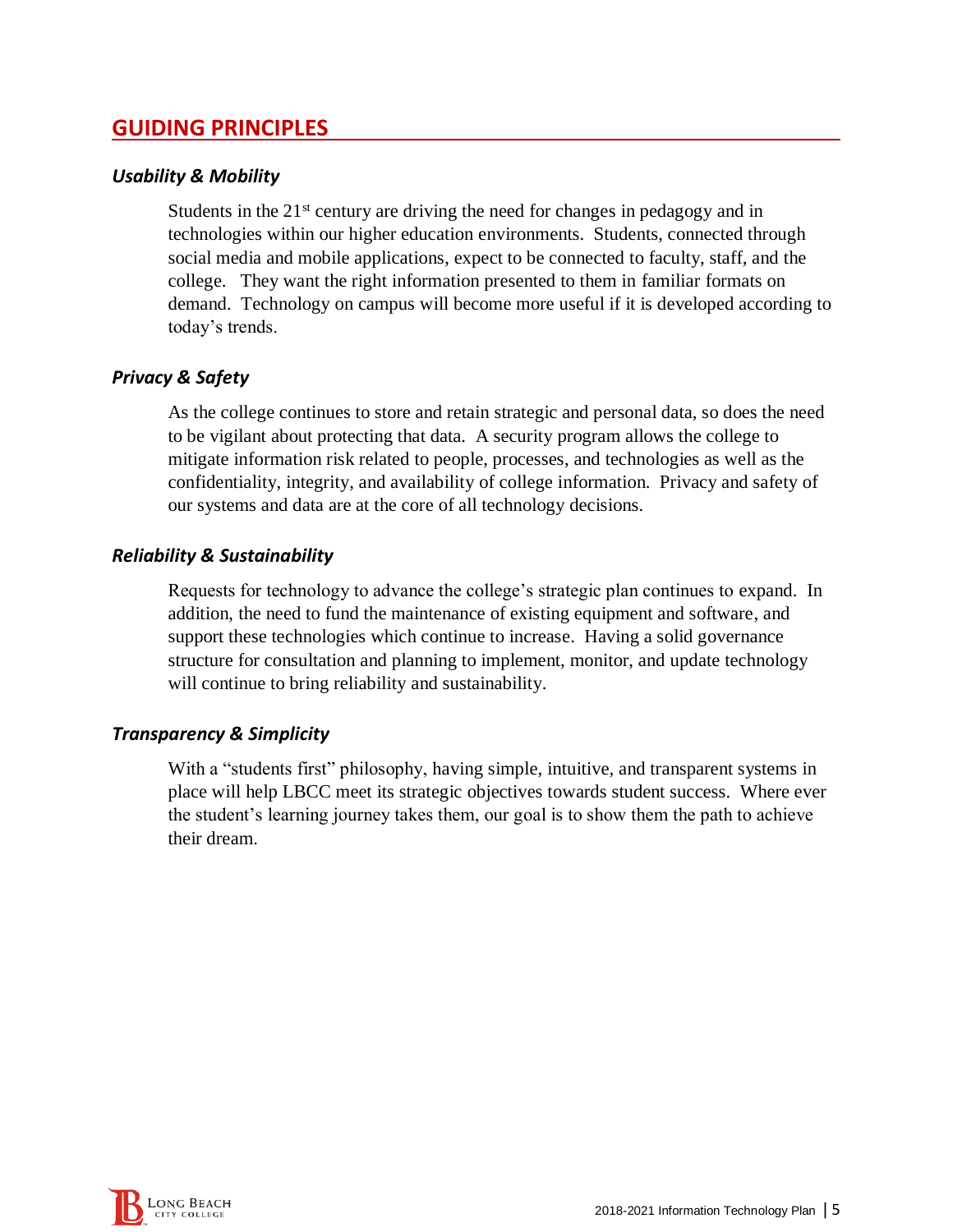### **INITIATIVES**

- A. **Emerging Technologies**: A PURPOSEFUL approach towards academic technology
- B. **Accessible Information**: Keeping us FOCUSED on student success
- C. **Service Integration**: A NURTURING system of support
- D. **Data Security**: Being RESPECTFUL of our information
- E. **Reliable Infrastructure**: Keeping us CONNECTED

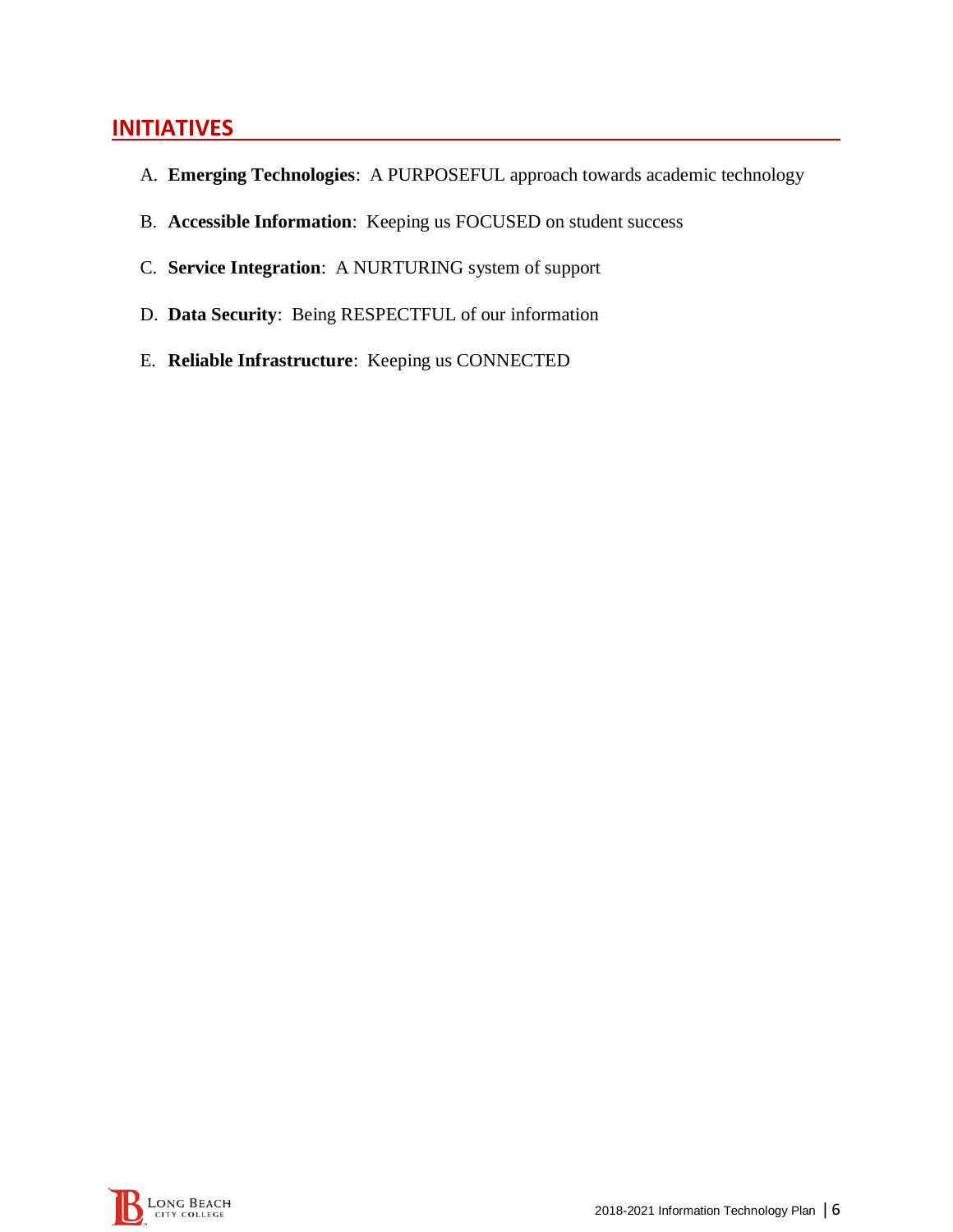# **A. EMERGING TECHNOLOGIES** A PURPOSEFUL approach towards academic technology

#### *Strategic Plan Objectives*

- 4.15 Integrate technology that is designed for students to facilitate the achievement of their educational and career goals.
- 4.16 Expand the use of the Learning Management System to support learning in all courses.
- 4.18 Continue to implement educational technologies that support student-paced learning and feedback.
- 4.19 Adopt and support faculty and students' use of Open Education Resources.

#### *Accreditation Standards*

- 3C.1 Technology services, professional support, facilities, hardware, and software are appropriate and adequate to support the institution's management and operational functions, academic programs, teaching, and learning, and support services.
- 3C.2 The institution continuously plans for, updates and replaces technology to ensure its technological infrastructure, quality and capacity are adequate to support its mission, operations, programs, and services.
- 3C.5 The institution has policies and procedures that guide the appropriate use of technology in the teaching and learning processes.

- *I. Implementation & support for LBCC's Learning Management System (LMS):*
	- a. Adopt and support Canvas as the exclusive LMS.
	- b. Evaluate, test, and integrate instructional resources and technologies within the LMS (such as Apps, plugins, publishers, Aleks, Cengage, Turnitin, Cranium Café, Starfish/Early Alert & more). [EM, INT]
	- c. Support Student Learning Outcomes (SLOs) and disaggregated data collection integration with LMS. [INT]
- *II. Open Educational Resources (OER):*
	- a. Support student success through the development and promotion of OER, ZTC, LTC. [EM]
	- b. Develop low-cost educational opportunities such as Zero Textbook Cost degrees (Z-degrees). [EM]
	- c. Work with Academic Services to flag Zero Textbook Cost sections in the class schedule.

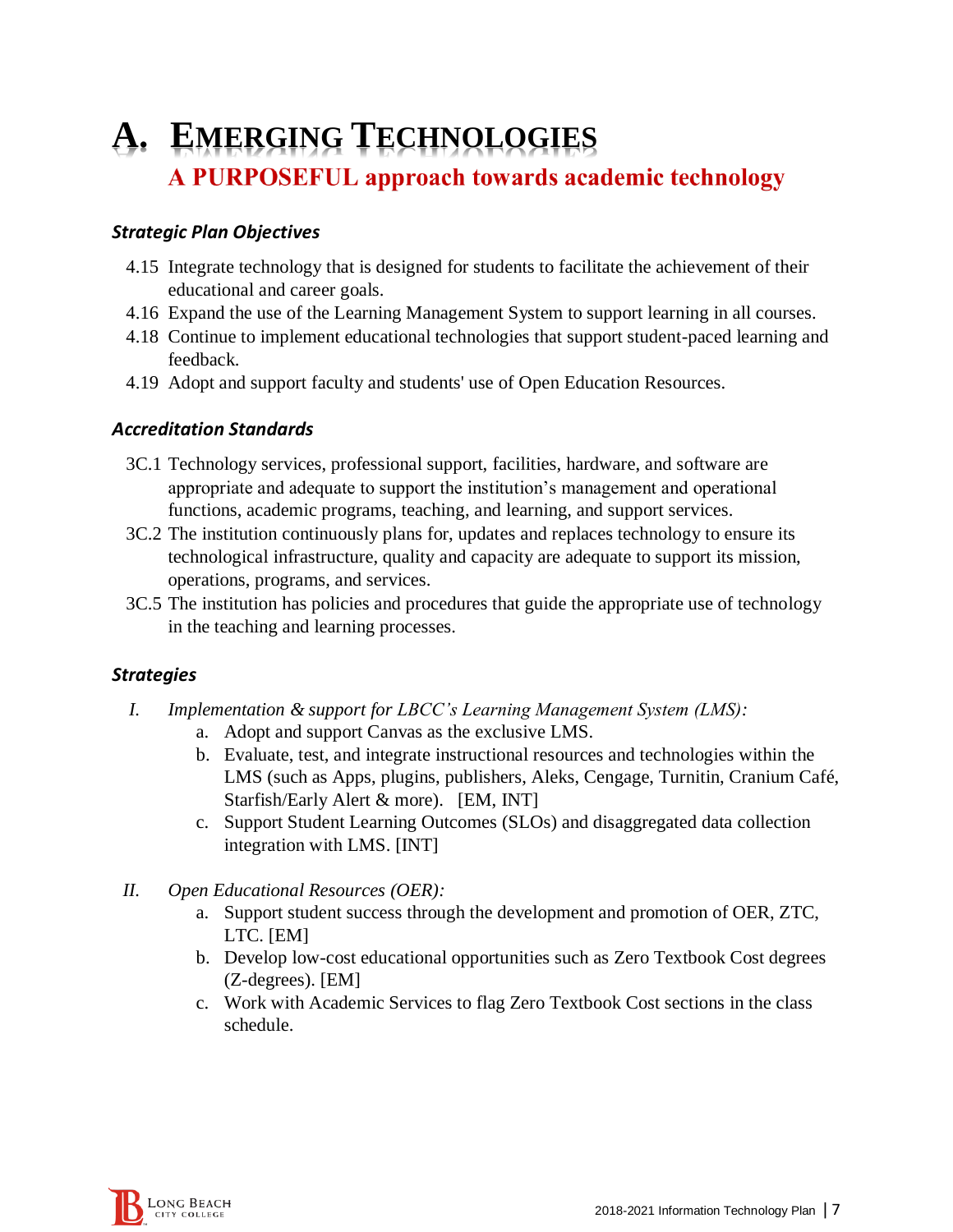- *III. Adopt a more systematic and rigorous approach to examine, implement, promote, scale, standardize, and support college-wide emerging technology initiatives and participation in statewide technology initiatives:*
	- a. Support teaching excellence and student success through the use of Adaptive Technologies, Innovative Classrooms, Cloud Tools, & more [INT Plan]
	- b. In alignment with CCC Chancellor's Office System wide Technology Initiatives, continue to implement:
		- i. CCC Online Education Initiatives (OEI). [EM]
		- ii. CCC Education Planning Initiative (EPI). [INT]
		- iii. CCC Library Services Project (LSP), Integrated Library System (ILS).
	- c. Develop policies, regulations, standards, and processes for evaluating, prioritizing, implementing and centralizing educational technology initiatives  $\&$ resources.
	- d. Provide focused faculty, staff, and student support services for emerging technologies.
- *IV. Adopt a more systematic and rigorous approach to examine, implement, promote, scale, and support Online Education and participation in statewide initiatives:*
	- a. Support the development of online pathways in alignment with statewide Guided Pathways efforts. [EM]
	- b. Support the increase of online and hybrid course and program offerings. [EM] [INT]
	- c. Utilize strategies and techniques from the Online Educational Initiative (OEI) for increasing success for online students, with the goal of eliminating student equity gaps. [EM]
	- d. Develop polices, regulations, standards, and processes for evaluating, prioritizing, implementing, and supporting faculty and student online learning needs.
	- e. Support and enhance awareness/training on various modes of instruction (face-toface, blended, flipped classrooms, hybrid, fully-online). [INT]
- *V. Continue to provide professional development opportunities that support expertise in educational technologies and program innovation.* [EM]

[EM] 2017-2020 Strategic Enrollment Management Plan <https://www.lbcc.edu/sites/main/files/file-attachments/strategic-mgmt-plan.pdf> [INT] 2017-2019 LBCC Integrated Plan <https://www.lbcc.edu/sites/main/files/file-attachments/lbcc-integrated-plan-2017-19.pdf>

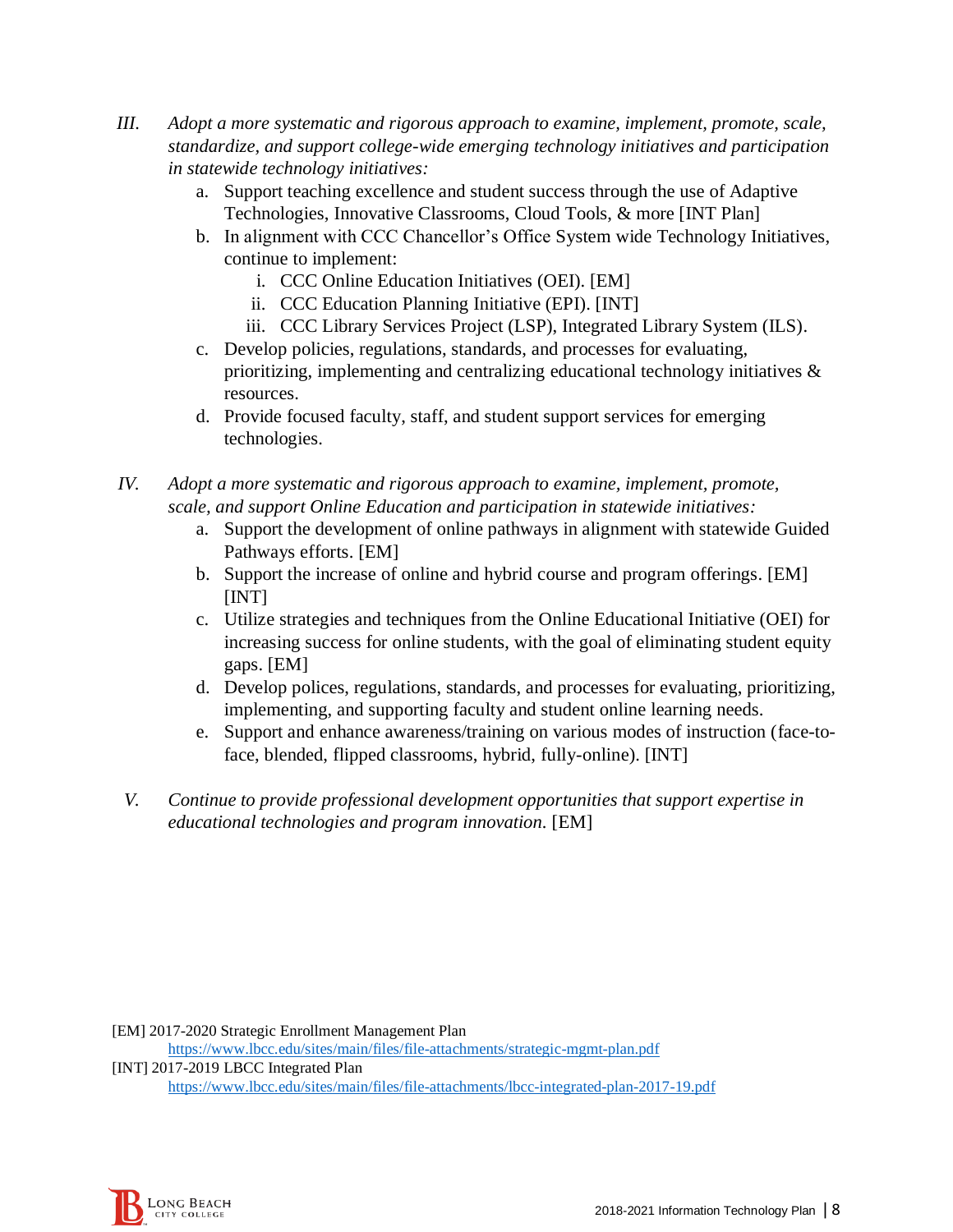# **B. ACCESSIBLE INFORMATION Keeping us FOCUSED on Student Success**

#### *Strategic Plan Objectives*

- 1.9 Use technology to ensure that all students guided into a pathway receive automated notifications that are timely and personalized based on progress toward their educational and career goals.
- 4.10 Design and develop student service and support department communication tools and resources that more effectively direct, focus, and motivate students while making students feel both nurtured and empowered.
- 4.12 Redesign the college website utilizing user-centered design and establish processes for maintaining content currency and ease of navigation. Expand the use of the Learning Management System to support learning in all courses.
- 4.14 Continue to invest in a comprehensive business process review and implement technology and process improvements that are informed by efficiency benchmarks and by user-centered design.
- 4.17 Expand the student portal to provide students with access to integrated and dynamic information about college and community resources and supports, help them keep track of their progress against key milestones, and provide them with timely and personalized messages to keep them on track through the completion of their goals.

#### *Accreditation Standards*

- 3C.1 Technology services, professional support, facilities, hardware, and software are appropriate and adequate to support the institution's management and operational functions, academic programs, teaching, and learning, and support services.
- 3C.2 The institution continuously plans for, updates and replaces technology to ensure its technological infrastructure, quality and capacity are adequate to support its mission, operations, programs, and services.

- *I. Continue to work with student serving and administrative departments to streamline processes and reduce student lines, and automate manual processes to reduce staff time and errors.*
	- a. Implement the Nelnet payment system.
	- b. Integrate student payments within HighPoint portal.
	- c. Secure approval and implement payment plans for student enrollment fees
	- d. Implement electronic bills.
	- e. Re-engineer the drop-for-non-payment process including clear consistent communication.

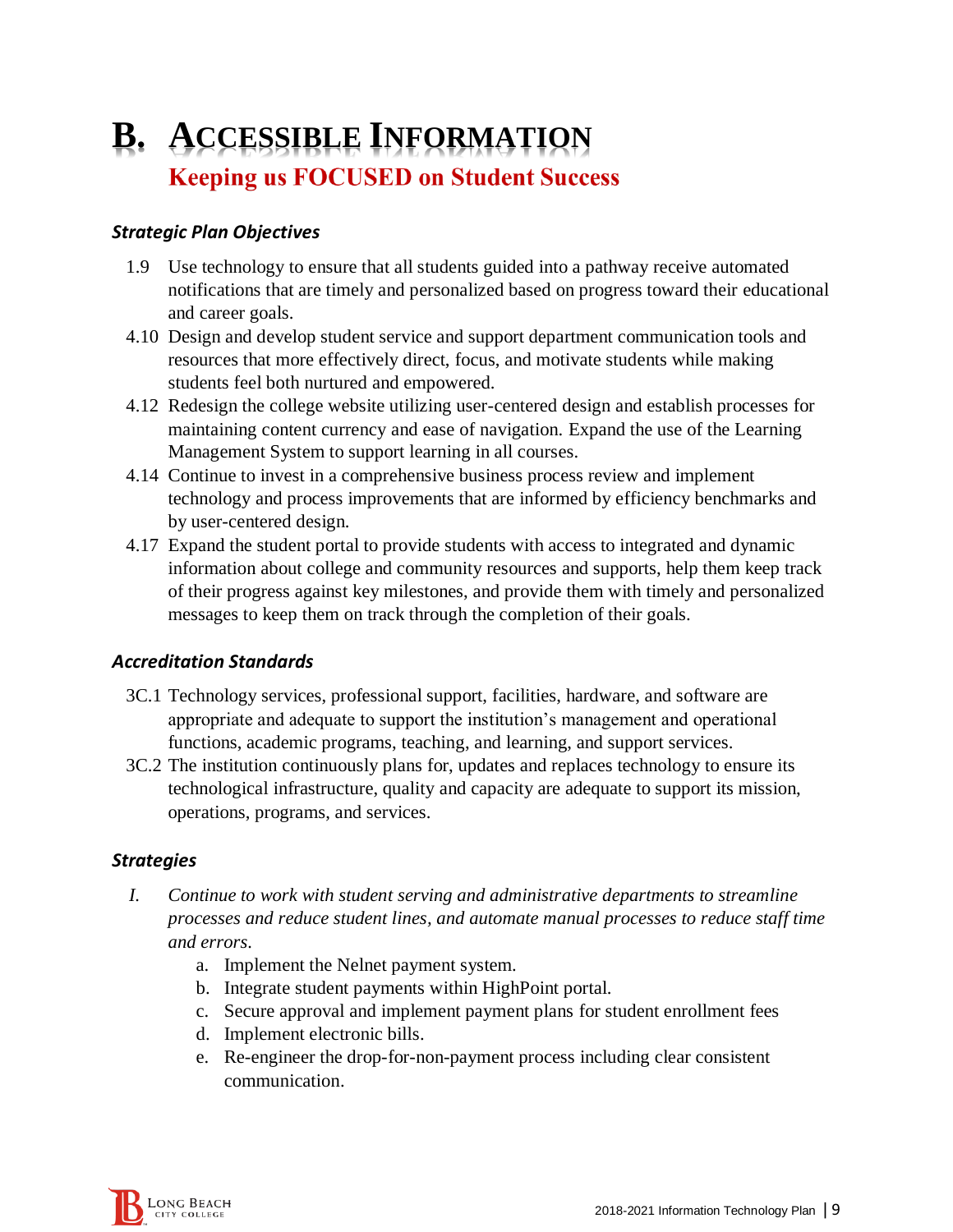- f. Review registration processes required to move up registration dates to October for spring registration and April for fall registration. [EM]
- g. Streamline the graduation application process. [EM]
- *II. Support the college's efforts as we move toward implementing a Guided Pathway Framework.*
	- a. Review the Degree Audit system and make improvements as identified. [EM] [INT]
	- b. Reverse engineer degree audit and inform students when they successfully complete certificates or degrees. [EM] [INT]
	- c. Assist student service departments with communication to "nudge" students to stay on their path. [EM] [INT]
	- d. Provide transcript evaluation for incoming students who have prior college credit.
	- e. Update website and related web applications to allow students to intuitively explore career pathways, integrated with our roadmaps and meta-majors
	- f. Support the Curriculum Committee and Academic Services as they select and implement Catalog and Program management software.
- *III. Review and determine projects necessary to increase Adult Education.*
	- a. Reengineer our PeopleSoft student system to allow for alternate degree types.
	- b. Develop reporting system to satisfy compliance requirements.
- *IV. In order to maintain security and optimal levels of service to students, update PeopleSoft Campus solutions and stay up-to-date with tools and apply bundle updates.*
	- a. Upgrade PeopleSoft to the 9.2 platform.
	- b. Maintain regular bundle update schedule.

[EM] 2017-2020 Strategic Enrollment Management Plan <https://www.lbcc.edu/sites/main/files/file-attachments/strategic-mgmt-plan.pdf>

[INT] 2017-2019 LBCC Integrated Plan

<https://www.lbcc.edu/sites/main/files/file-attachments/lbcc-integrated-plan-2017-19.pdf>

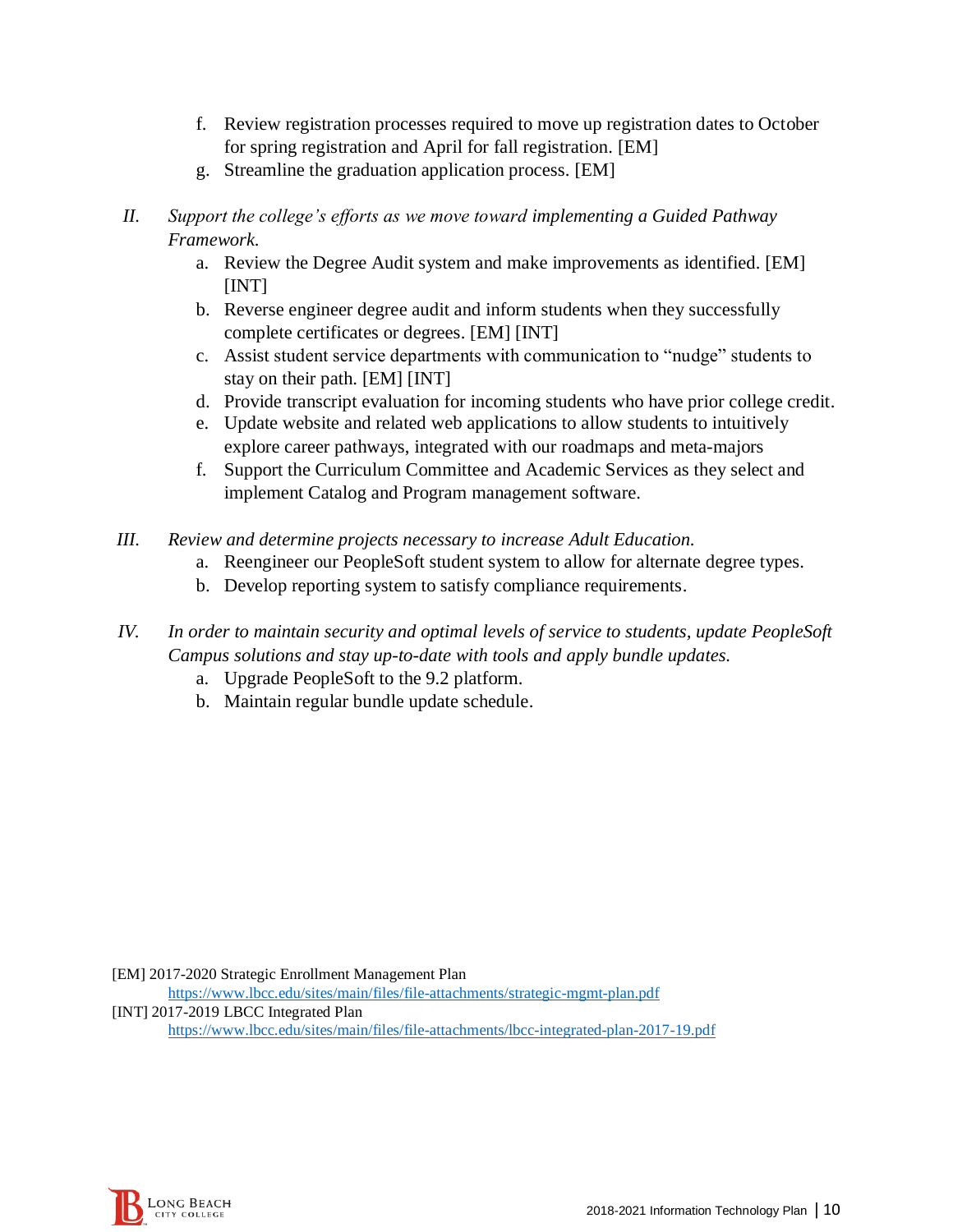# **C. SERVICE INTEGRATION A NURTURING system of support**

#### *Strategic Plan Objectives*

- 4.16 Expand the use of the Learning Management System to support learning in all courses.
- 4.7.1 Support faculty and staff to: Effectively utilize educational technologies to enhance students' learning experiences and to make the delivery of instruction and classroom management more effective and efficient.

#### *Accreditation Standards*

3C.4 The institution provides appropriate instruction and support for faculty, staff, students, and administrators, in the effective use of technology and technology systems related to its programs, services, and institutional operations.

- *I. Provide faculty, staff and student support services on emerging technologies and online education initiatives to enhance teaching & learning.*
	- a. Student readiness: Provide remediation and support as needed for students new to online classes and technology use.
	- b. Support departments in providing the same access to online students as oncampus students and equitable technology access. [INT]
- *II. Expand professional development opportunities and develop technology training programs & resources for faculty, staff, and students:*
	- a. for Online Education. [EM]
	- b. for Open Educational Resources. (OER) [EM]
	- c. on the utilization of Canvas as a tool for web enhancement of face-to-face and online courses to engage students, as well as provide regular and effective student contact. [EM] [INT]
	- d. for IITS technology services & resources including ConferZoom, Office 365, Skype for Business (S4B), Classroom Technologies, PeopleSoft, & more). [INT]
- *III. Develop or procure Information Security Awareness training tutorials.*
- *IV. Develop policies, regulations, standards, and processes for evaluating, prioritizing, implementing and centralizing IITS Help Desk services to assure consistency and excellence of provided services.*
- *V. Student Help Desk Program: (STHD)*

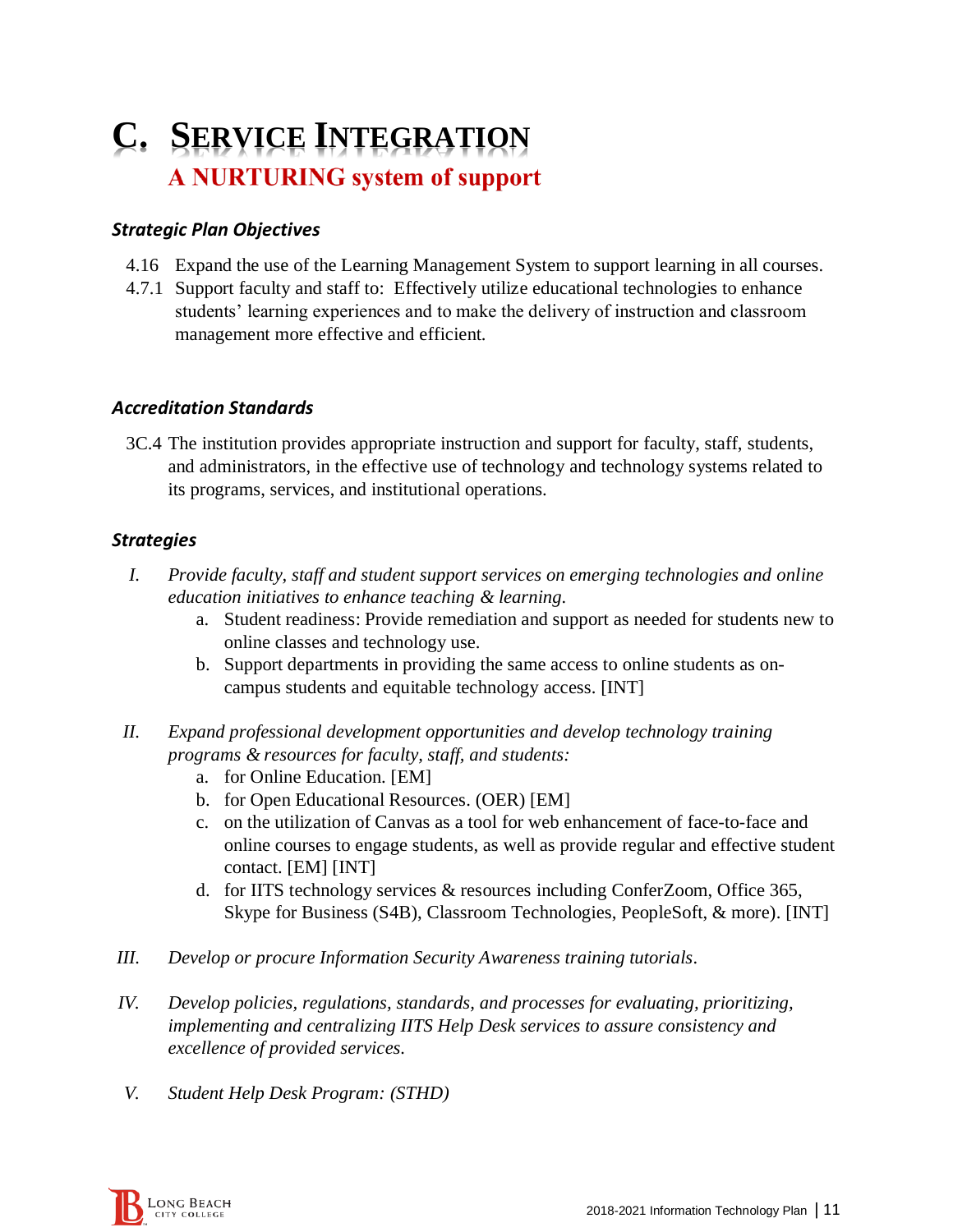- a. Develop policies, regulations, standards, and processes for evaluating, prioritizing, implementing and centralizing Student Technology Help Desk services to assure consistency and excellence of service provided.
- b. Provide equitable support to all students and student-centered support for emerging access to LBCC technology.
- c. Expand STHD program to provide support services to student's enrolled in online courses.
- d. Utilize strategies and techniques for increasing student success, with the goal of eliminating student equity gaps. [INT]
- *VI. Develop & maintain an Online Resource Center/Portal of technology resources for faculty, staff, & students.* [INT]
- *VII. Implement disaggregated data collection of support services provided to students, staff, and faculty for data-driven services and enhancements.* [INT]

[EM] 2017-2020 Strategic Enrollment Management Plan <https://www.lbcc.edu/sites/main/files/file-attachments/strategic-mgmt-plan.pdf> [INT] 2017-2019 LBCC Integrated Plan <https://www.lbcc.edu/sites/main/files/file-attachments/lbcc-integrated-plan-2017-19.pdf>

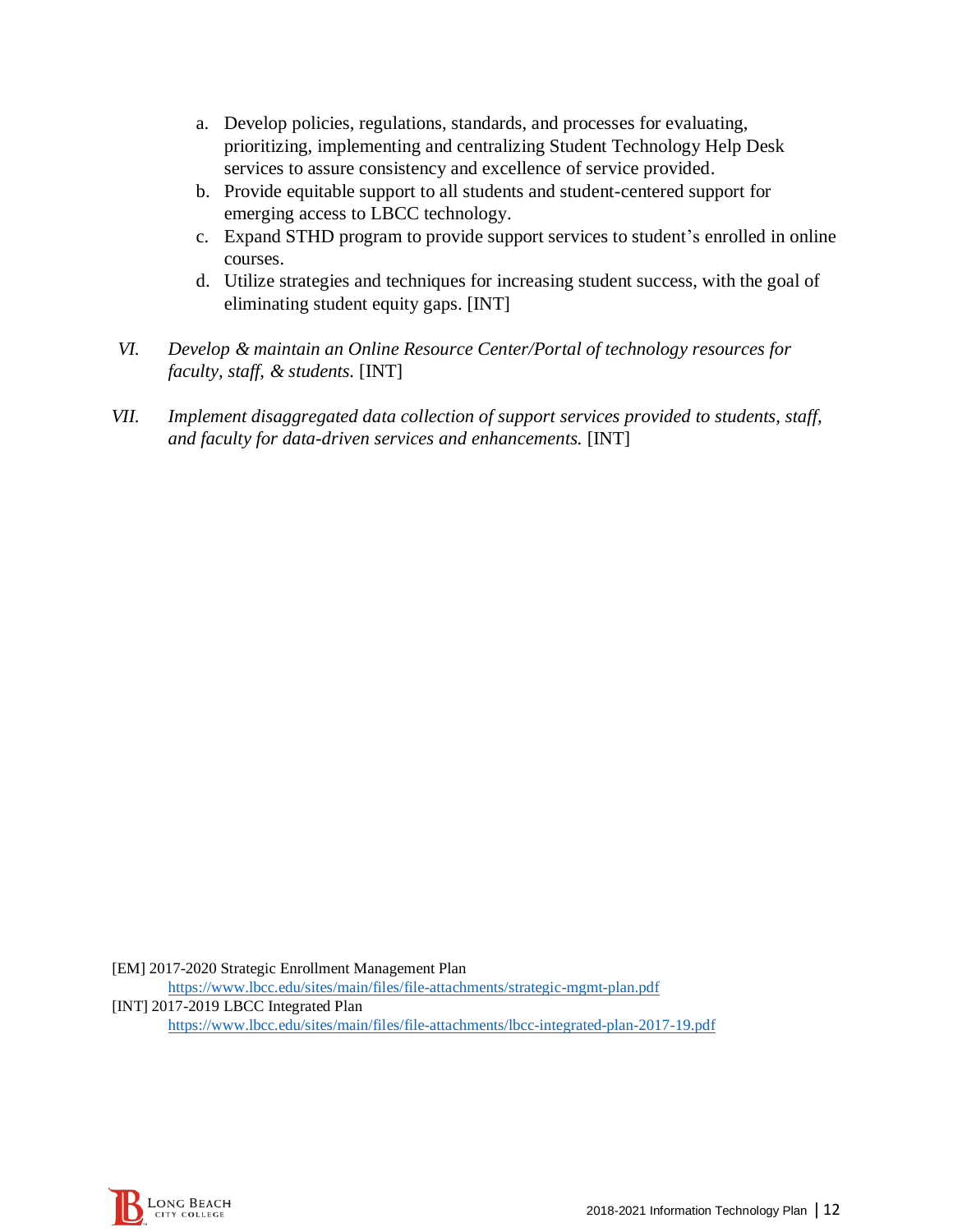# **D. DATA SECURITY Being RESPECTFUL of our information**

*"Information security refers to the protection of information, information systems, equipment, software, and people from a wide spectrum of threats and risks. Implementing appropriate security measures and controls to provide for the confidentiality, integrity, and availability of information, regardless of its form (electronic, optical, oral, print, or other media), is critical to ensure business continuity, and protect information assets against unauthorized access, use, disclosure, disruption, modification, or destruction." –California Department General Services* 

- *I. Develop and document systems and practices to protect our data including Governance, Risk Management, Cyber Security, Identity and Access.*
- *II. Implement standards as adopted and developed by the CCC Security Center.*
	- a. Information security policies, regulations, and business processes will be adopted, derived and aligned with the currently adopted CCC's Information Security Standard.
- *III. Utilize the tools and services offered by the CCC Security Center, including:*
	- a. Splunk correlates real-time data for threat analysis.
	- b. Tenable Security Center provides real-time vulnerability scanning.
	- c. Spirion provides data loss prevention (scans for SSN, credit card numbers, etc.).
	- d. Vulnerability Assessments.
	- e. Security Awareness Training.
	- f. Phishing Assessments.
- *IV. Request funds, purchase and/or implement various industry recognized tools and services designed to support the policies and standards adopted above:*
	- a. Microsoft SCCM expands the use of applicable security-related features.
	- b. Microsoft Outlook currently provides data loss prevention for email.
	- c. Jamf automates patches, upgrades, audits security events, etc. for Apple computers.
	- d. PortalGuard allows 2-factor authentication, single sign-on, and self-service password resets.
	- e. Research and implement a next generation antivirus solution
	- f. Research the value of a network monitoring service to detect high level attacks
	- g. Research the value of endpoint snapshot tools for instant recovery
	- h. GreyHeller Application Firewall provides various security layers for PeopleSoft data